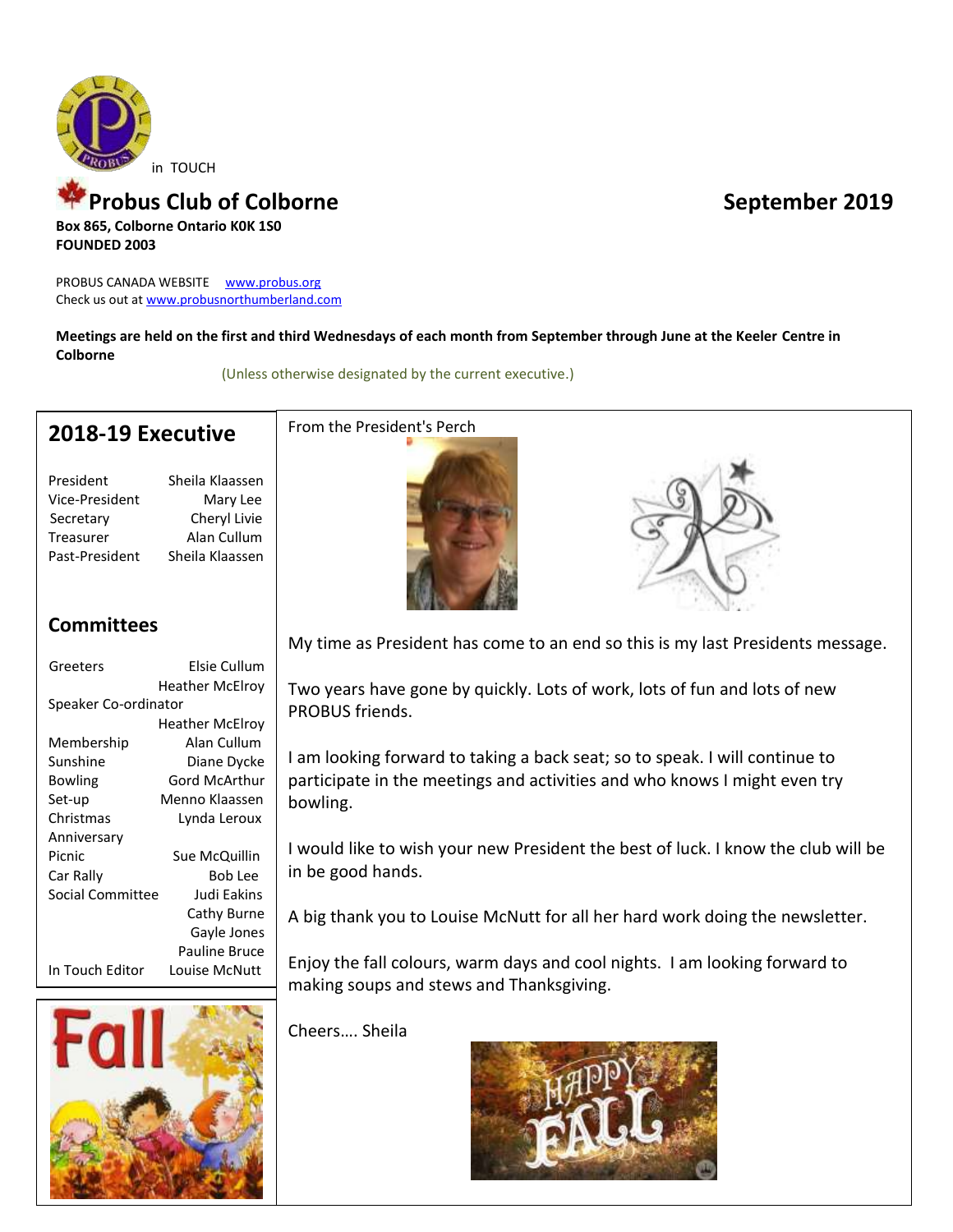

**OCTOBER** Bob Lee  $(7<sup>th</sup>)$  1938 Lin Mitchell  $(19^{th})$ Paul Lerouz (23rd)



**OCTOBER** This is one of those months without an anniversary.

### **SEPTEMBER 4, 2019 : PROBUS CLUB OF COLBORNE**

- 33 members were at today's meeting.

Mary Lee, Vice-President chaired the meeting today.



and started us off by singing "O'Canada"

THERE WILL BE NO COFFEE TODAY The coffee machine wouldn't work… We WILL be trying something new at the next meeting.

#### **WELCOME, Teresa Wood**



Cathy Burn brought a friend today. I hope you enjoyed our meeting and will come back again.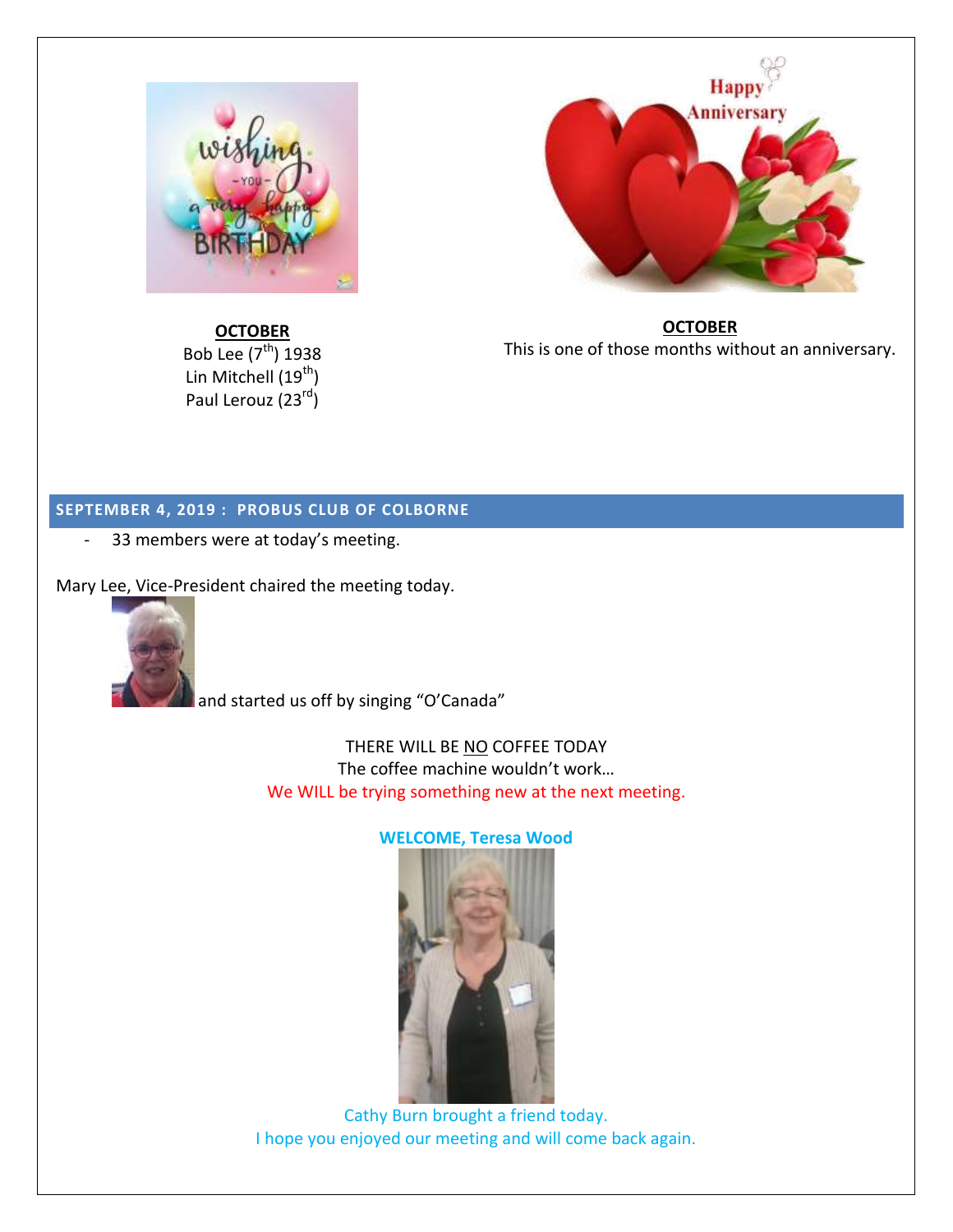#### SPEAKER – FIRE CHIEF – TIM BURGESS

Shirley Ross introduced our speaker today. Tim Burgess from the Township of Cramahe Fire Department



His nick name is "Tim Bit".

Tim started July 8<sup>th,</sup> 2019

- If you want to become a Volunteer Fireman they hire every November. There is always someone who retires, moves away, or is looking for a change.
- The Fire Dept. works with Community Care…
	- o They will check people's fire alarms for them etc.
	- o They will help seniors as much as possible… all you have to do is ask…
- Some simple suggestions to prevent fires:
	- o Put an oven mitt on your shoulder to help remind you that you have something in the oven.
	- $\circ$  Cooking pot on fire put the lid on it so that no air gets in and the fire will die a slow death.
- It is recommended that you use silicone gloves; they can stand a much higher heat without catching fire. You are less likely to get burned using them.
- If you sprinkle Jell-O crystals over a candle you will have fireworks.
- FIRE EXTINGUISHERS:
	- $\circ$  The arrow should be pointed in the green space to show that it is ready for use.
	- o The DATE STAMP is good for 12 years.
	- $\circ$  ULC Quality Control in Canada, you can buy anywhere they have fire extinguishers for sale.
	- $\circ$  ONLY USE A FIRE EXTINGUISHER TO GET OUT THE DOOR TO LEAVE. Then call 911 for help.
- FIRE EXTINGUISHER GRADES This will be noted on the fire extinguisher. The different grades are used for different types of fires.
	- $\circ$  A Fire produces ashes
	- $O$  B Gas or oil
	- $\circ$  C Circuit, lights, coffee pots, etc.
	- $O$  D Metal fires
	- o K Kitchen fire use baking soda if it is small and you don't have to reach over the fire to get the baking soda.
- Cooking spray has propane as a last ingredient
- Hair spray or any can like it also has propane in it.

A CHEAP SMOKE ALARM WILL WORK AS WELL AS AN EXPENSIVE ONE.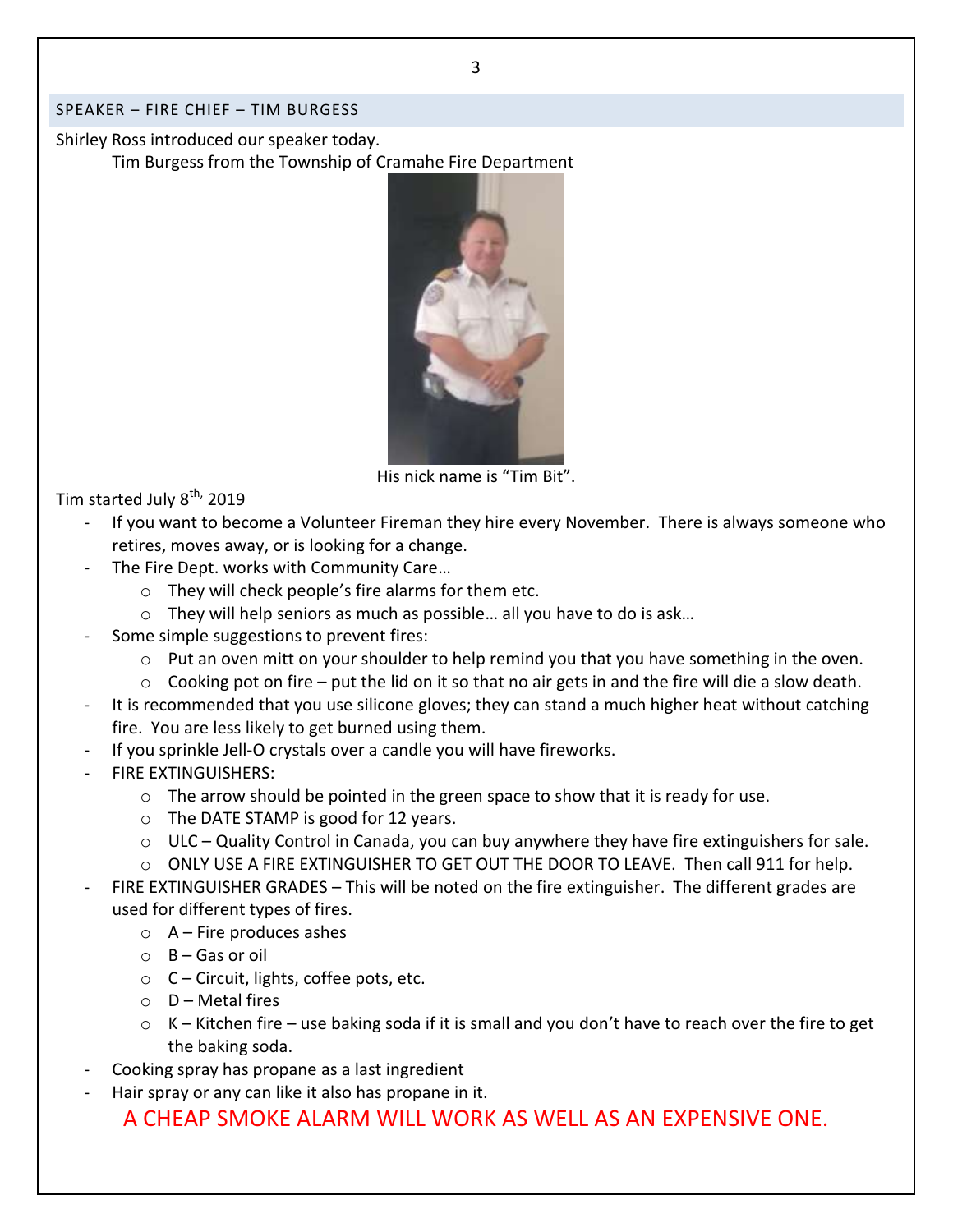## Share the Wealth Winner

4





Ruth MacKenzie was today's winner of \$19.00.



Thank you Gayle Jones for trying to make today's coffee. And thank you Elsie Cullum for offering to make the coffee for the next meeting.

## Lug-a-Mug for Probus Meeting Coffee Time

#### OPEN MIKE

FYI- the wrens flew from the pump on the  $30<sup>th</sup>$ . We have 1 unclaimed folding chair from the picnic. Alan









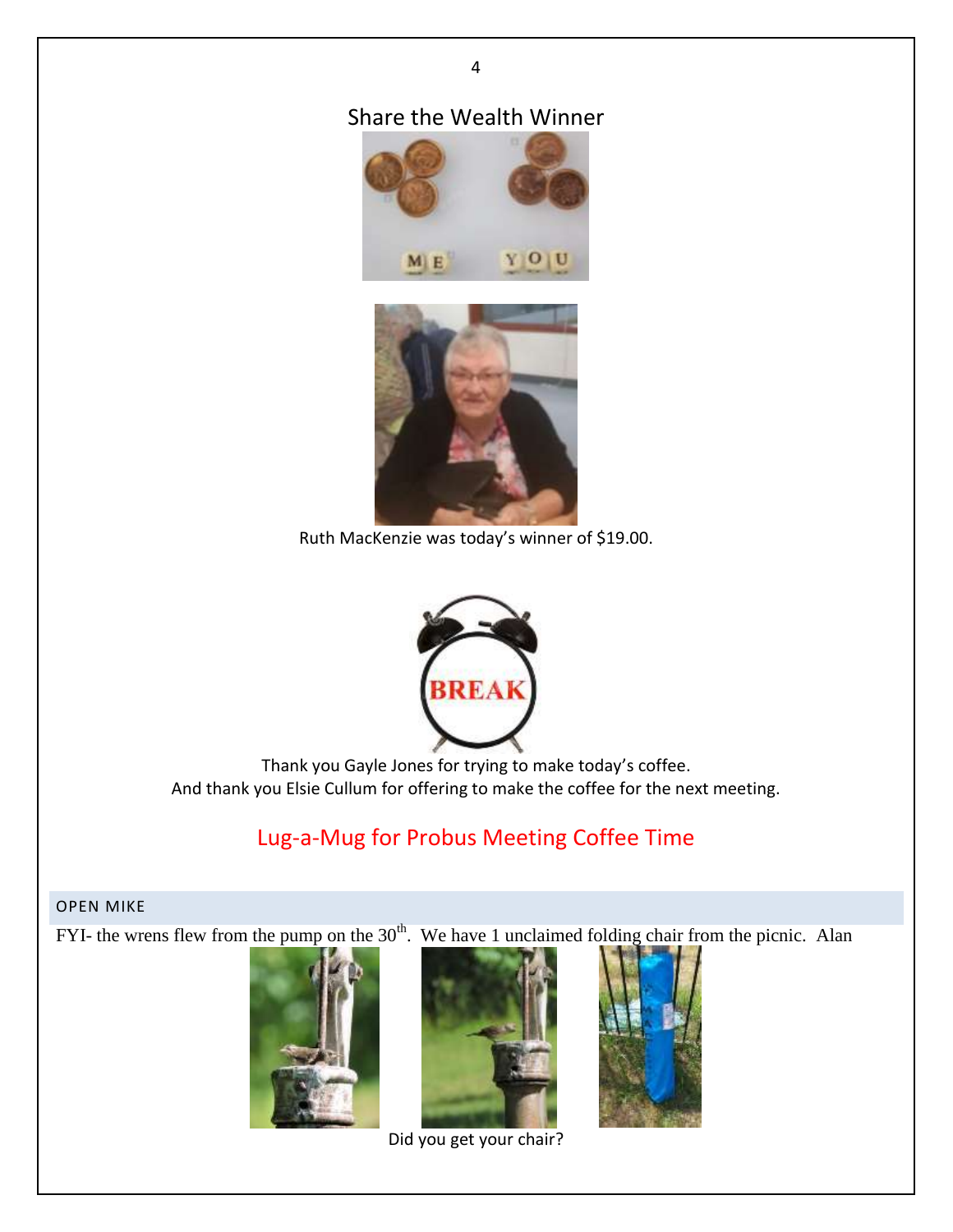5

Doris Simpson's family sent the club a thank you note. She was a wonderful and fun lady who will be missed.

The General Meeting will be October 2<sup>nd</sup>.

Positions are available for

#### Vice-President & News Letter Editor

Car Rally – September  $25<sup>th</sup>$ 

Thank you, Cathy Burne for agreeing to help Mary & Bob Lee with this.

Shirley Ross let us know that the Rotary Club has given the Keeler Centre \$5000 to improve the Sound System.

- Thank you goes to Shirley and the Rotary Club.
- I am sure we are all looking forward to this

Shirley Ross reminded us about the Rotarian Dinner on September 21 $^{\text{st}}$ .

They are having a Black & White Theme.



#### **SEPTEMBER 18, 2019 : PROBUS CLUB OF COLBORNE**

22 members were at today's meeting.

Sheila Klassen: President



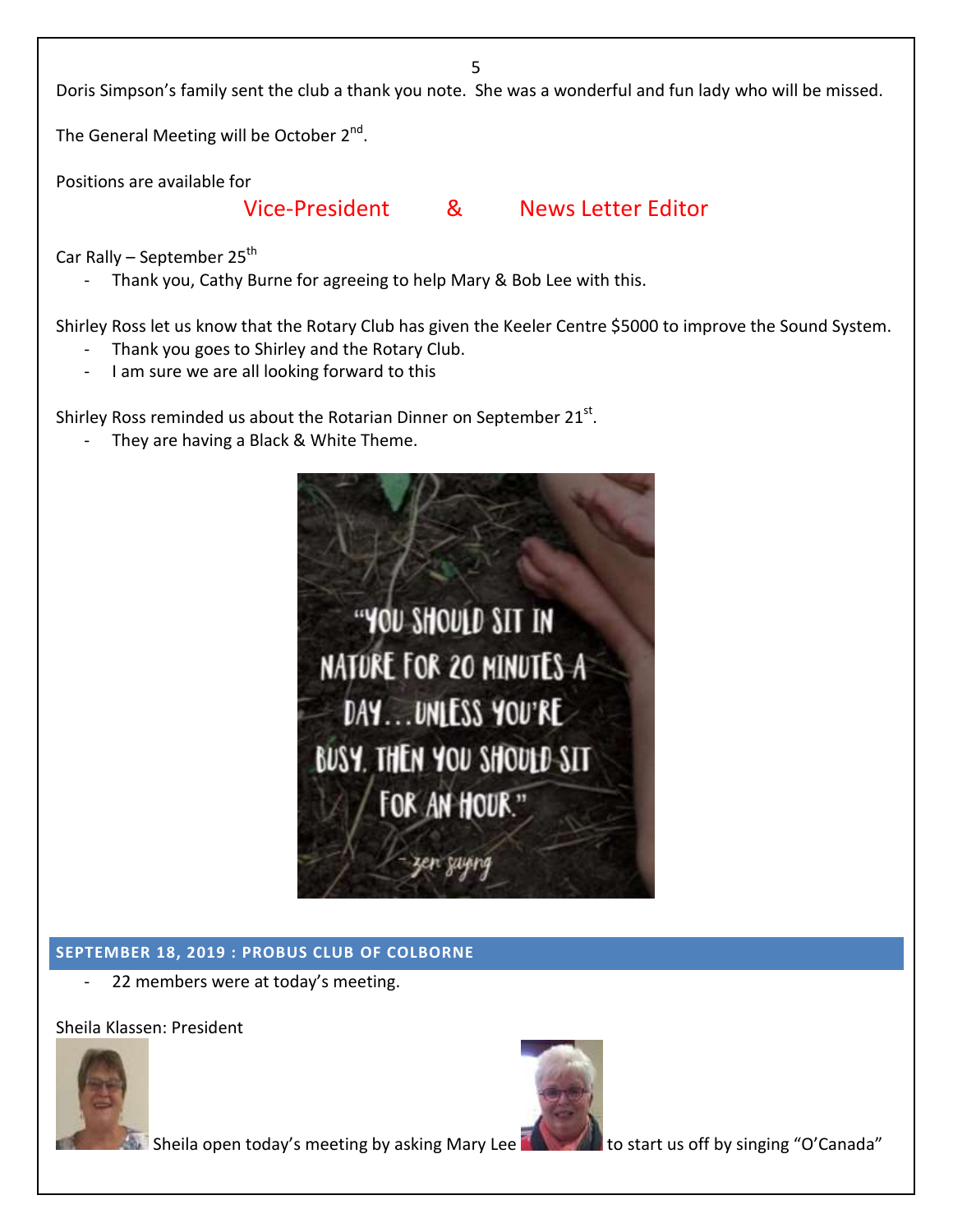#### SPEAKER – DAVID SHEFFIELD

David Sheffield spoke to us today about people who are homeless.



What does homeless look like in the city?

GREEN WOOD COALITION is based in Port Hope

- They try to help people that are disconnected
	- o From home
	- o From people
	- o From food
	- o Etc.
- The outreach programmes are to help people to get back to their lives.
- Homelessness was kept quiet; they didn't want others to know they couldn't put a roof over their heads.
- 2006 women started a pot luck dinner to help feed the homeless, to get them to talk to each other, to let them know they are not alone.
- The homeless are counted regularly  $-$  there are 100-150 in Cobourg.
- EVERYONE HAS A STORY
- The greatest gift anyone can give them is to listen to their stories.
- Last year there were 20 overdose deaths and there will be more than that this year.
- These people need better support systems to help with some kind of traumatic event that has happened in their lives.
	- o A job loss
	- o A house fire
	- o Mental health issues
	- o Substance abuse………….. to name a few
- People that are homeless don't always choose to be that way.

FROM THE ASHES is a good book to read to learn more about homelessness.

The kid that is not included as a child is most apt to be the one that becomes homeless in years to come.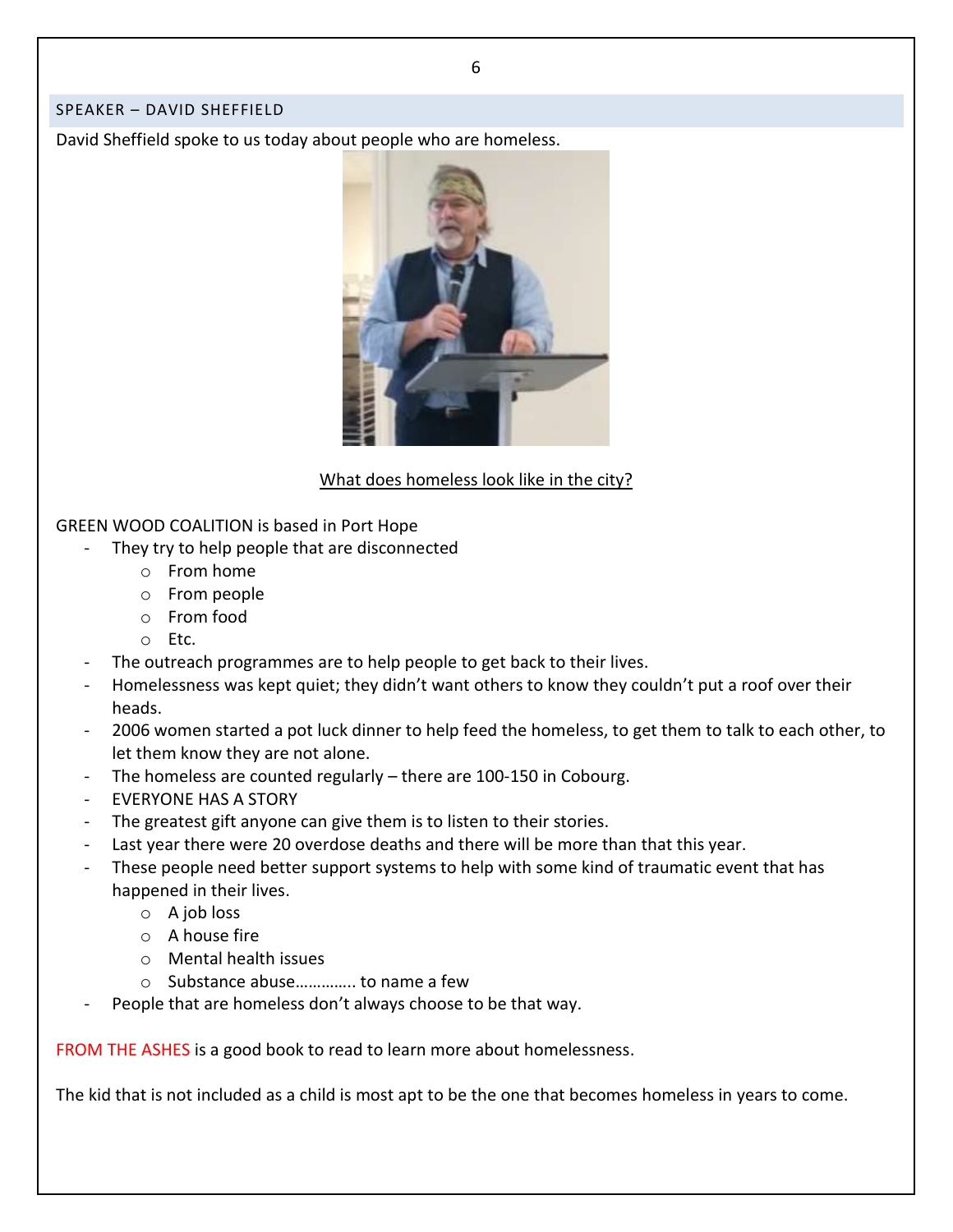

Martin Blackshaw was today's winner of \$18.00.

## ANNUAL DUES ARE DUE

Please see Allan Cullum He is very willing to take your money.



Thank you, Elsie for making today's coffee.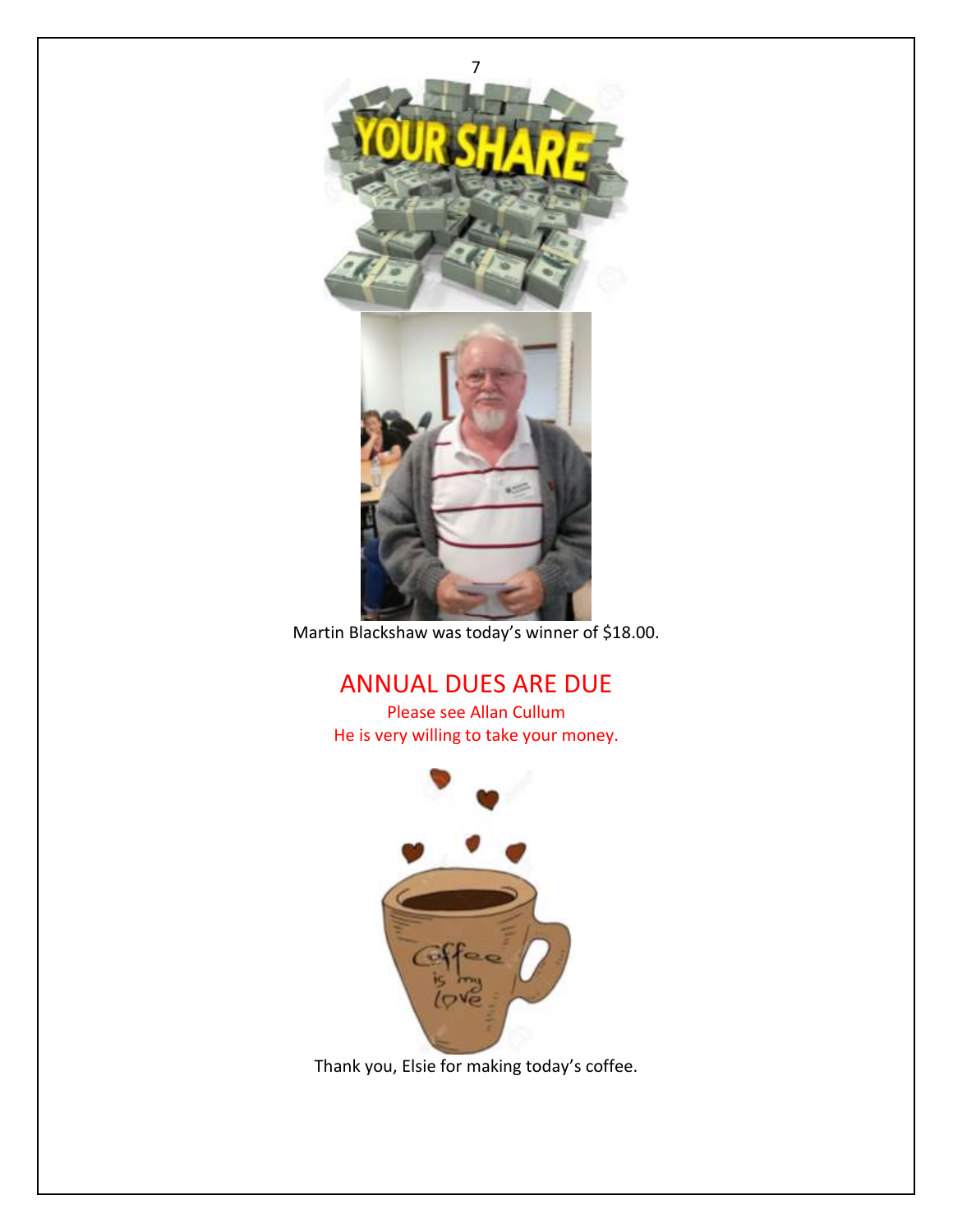8

#### OPEN MIKE

Promotional Skit done by Sheila Klaassen and Cheryl Livie.



They showed us one way to get new members. Have you tried it? They did a great job!!! When do we get an ENCORE???

Sheila Klaassen:



Positions are needed to be filled for next year. Please HELP us.

**Vice President News Letter Editor**

September 25 is the CAR RALLY

- Be at the Keeler Centre for 9:45 am to get the route instructions, and most of all ENJOY YOURSELVES.

AGM – October 2<sup>nd</sup> @ 10:30 am.

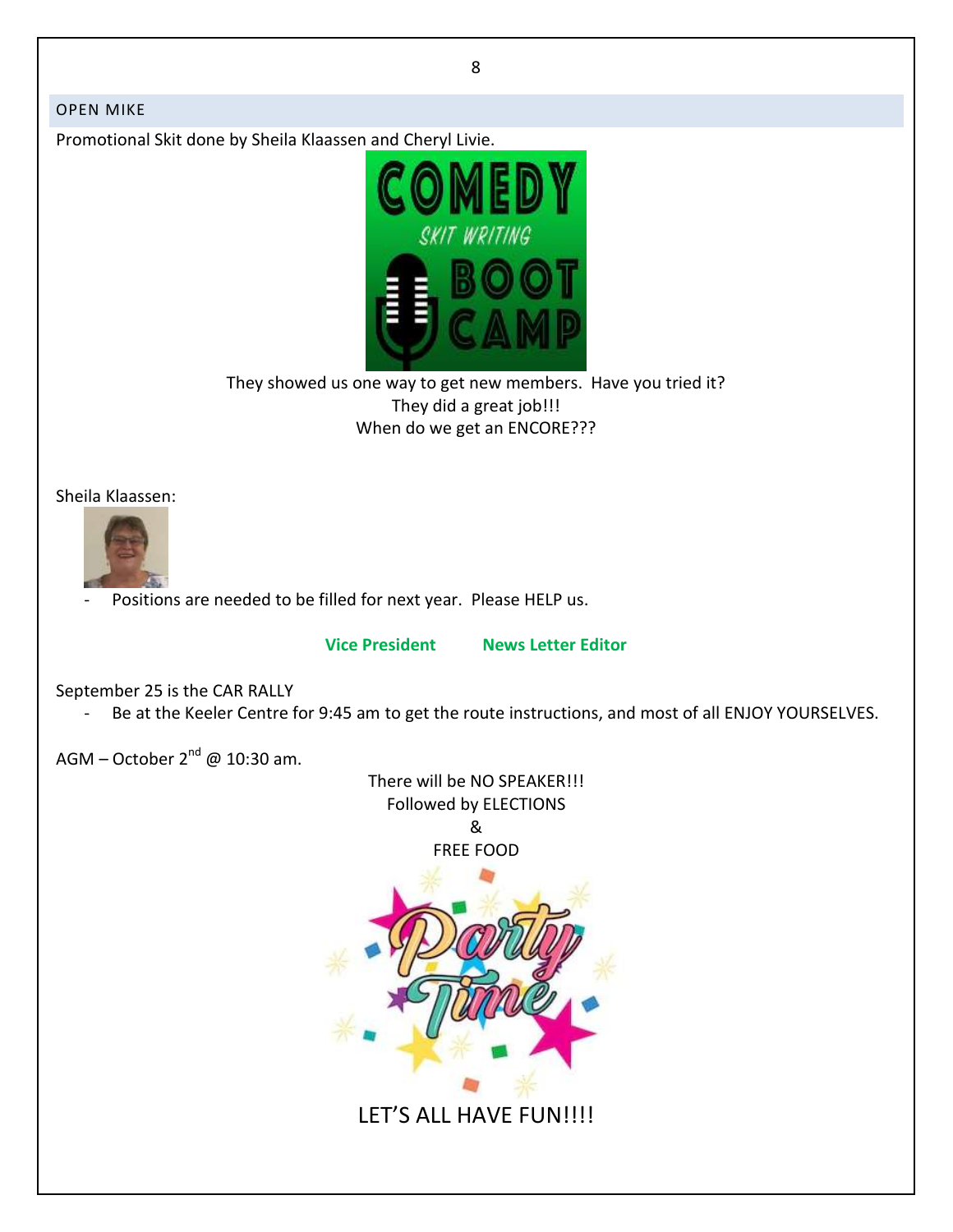#### SEPTEMBER 25, 2019 - CAR RALLY

We had a beautiful fall day for our outing. It couldn't have been better. It started out somewhat cloudy and then changed to sunshine before lunch time.



The gang that traveled the back road looking for signs; of what you ask? None of us really knew. We did find most of the answers before we made it to lunch.





Some of us were too busy to be available for picture taking. The views were fabulous…





Thank you, Mary Lee for These were our late arrivals. Louise & Martin Blackshaw & choosing such a beautiful day. Bonnie Hillard won a prize for persistence.



And the winners were Gord & Carol McArthur who travel these roads weekly. I wonder what they do on these back roads. All kidding aside, we did have a fabulous time. Wait till next time and see what happen!!! Is it your turn to try to deceive us???

9